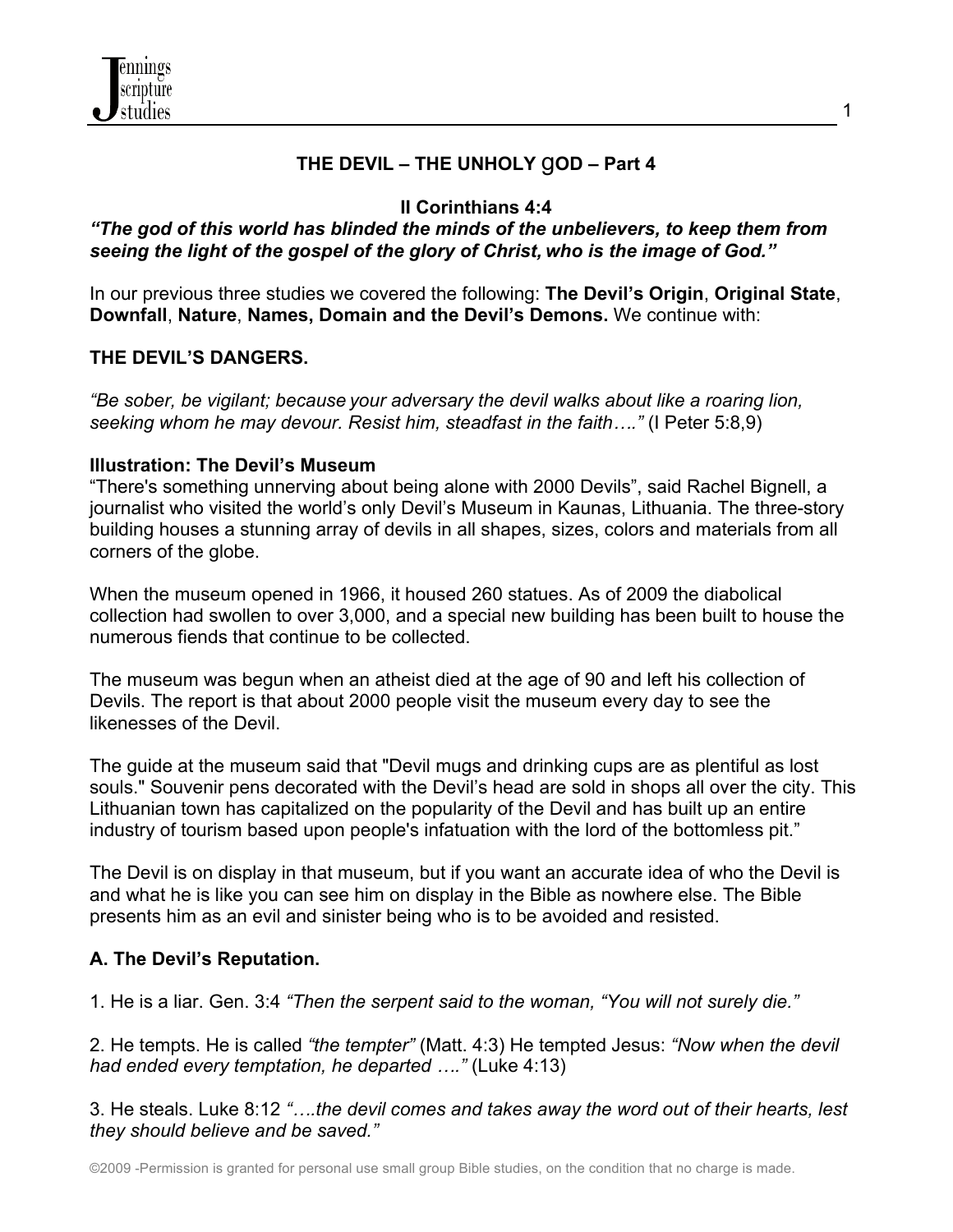4. He motivates to evil. John 13:2 *"And supper being ended, the devil ….. put it into the heart of Judas Iscariot, Simon's son, to betray Him…."*

5. He is a subtle trickster. Eph. 6:11 *"Put on all the armor that God gives, so you can defend yourself against the devil's tricks."* (CEV)

6. He sets snares. I Tim. 3:7 warns us not to "…..*fall into reproach and the snare of the devil."*

7. He deceives. **Rev. 20:10** *"And the devil that deceived them was cast into the lake of fire…."*

Wherever there is mischief afoot, the devil is sure to be involved. Some of the Devil's activities are as follows::

- he is the one who precipitates wars;
- he encourages people in their lusts;
- he causes persons to doubt the Word of God, as is seen in Eve's encounter with him in the Garden of Eden;
- he tells people that they can play with sin and win;
- he stands at every drunk's elbow;
- he beckons into every house of prostitution;
- he looks over the shoulders of every thief;
- he feeds the words into every blasphemers mouth;
- he controls the mind of every pornographer;
- he laughs silently beside the graves of his victims;
- he claps his hands with glee every time a sinner steps into eternity without a knowledge of Jesus Christ as Savior;
- he rejoices every time a child of God sins, for all sin is against God and all sin weakens a Christian's testimony.

He is our adversary. He is against God and every godly person! "*your adversary the devil walks about like a roaring lion, seeking whom he may devour."* (I Peter 5:8)

# **B. The Devil's Religion.**

The Devil is very religious, he his own religion. It is a counterfeit religion: *"The things which the Gentiles sacrifice they sacrifice to demons and not to God, and I do not want you to have fellowship with demons. You cannot drink the cup of the Lord and the cup of demons; you cannot partake of the Lord's table and of the table of demons."* (I Cor. 10:20-21)

1. He has his own ministers.

*"Satan himself transforms himself into an angel of light. Therefore it is no great thing if his ministers also transform themselves into ministers of righteousness, whose end will be according to their works."* (II Cor. 11:14-15)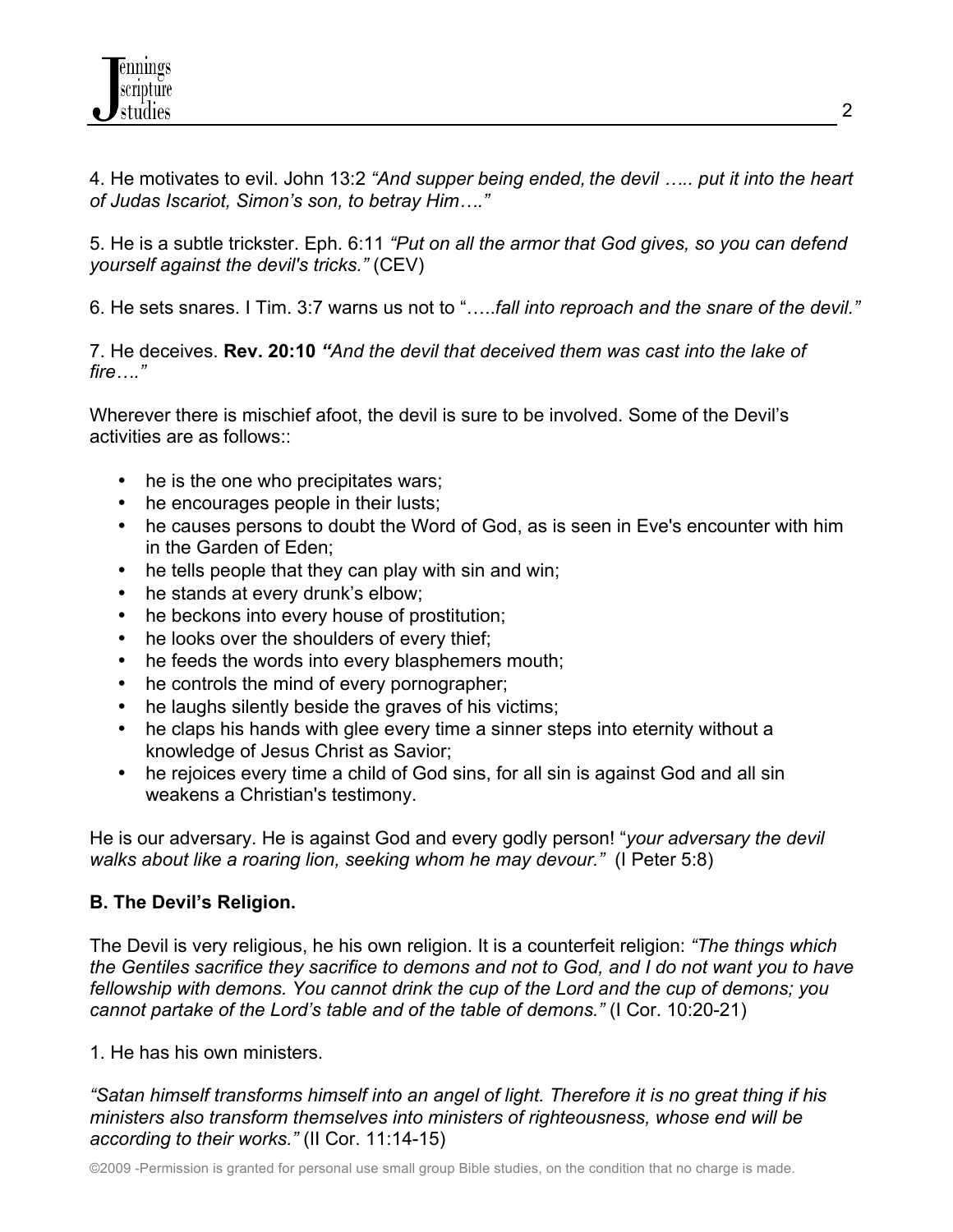*"But there were also false prophets among the people, even as there will be false teachers among you, who will secretly bring in destructive heresies, even denying the Lord who bought them, and bring on themselves swift destruction. And many will follow their destructive ways, because of whom the way of truth will be blasphemed."* (II Peter 2:1-2)

2. He has his own doctrines.

*"Now the Spirit expressly says that in latter times some will depart from the faith, giving heed to deceiving spirits and doctrines of demons."* (I Tim. 4:1)

3. He has his own churches.

The Devil has always used apostate ministers and churches to further his satanic schemes and to oppose God and the true church of Jesus Christ. However, in our present day, some of his followers have waxed bold and openly promote The Church of Satan.

The Church of Satan is an organization "dedicated to the acceptance of the carnal self," as articulated in *The Satanic Bible*. The Church of Satan has its own Central Administrative Office and address in New York City, N.Y. The Church of Satan was founded in In Los Angeles, CA in in 1969 by Anton Szandor LaVey with many branches.

"The Nine Satanic Statements that the church of Satan advocates, outline what Satan represents in the Church of Satan. The following is from their web site:

- 1. Satan represents indulgence instead of abstinence.
- 2. Satan represents vital existence instead of spiritual pipe dreams.
- 3. Satan represents undefiled wisdom instead of hypocritical self-deceit.
- 4. Satan represents kindness to those who deserve it instead of love wasted on ingrates.
- 5. Satan represents vengeance instead of turning the other cheek.
- 6. Satan represents responsibility to the responsible instead of concern for psychic vampires.
- 7. Satan represents man as just another animal, sometimes better, more often worse than those that walk on all-fours, who, because of his "divine spiritual and intellectual development", has become the most vicious animal of all.
- 8. Satan represents all of the so-called sins, as they all lead to physical, mental, or emotional gratification.
- 9. Satan has been the best friend the Church has ever had, as He has kept it in business all these years.
- 10.If someone bothers you, ask them to stop. If they don't stop, destroy them."

4. He has his own Bible.

The Satanic Bible is the official name and it contains books named as follows: The Book Of Satan; The Book of Licifer; The Book of Belial; The Book of Leviathan. The contents are vile and blasphemous. In the Book of Satan is this statement: "Satanism, as an atheistic religion,